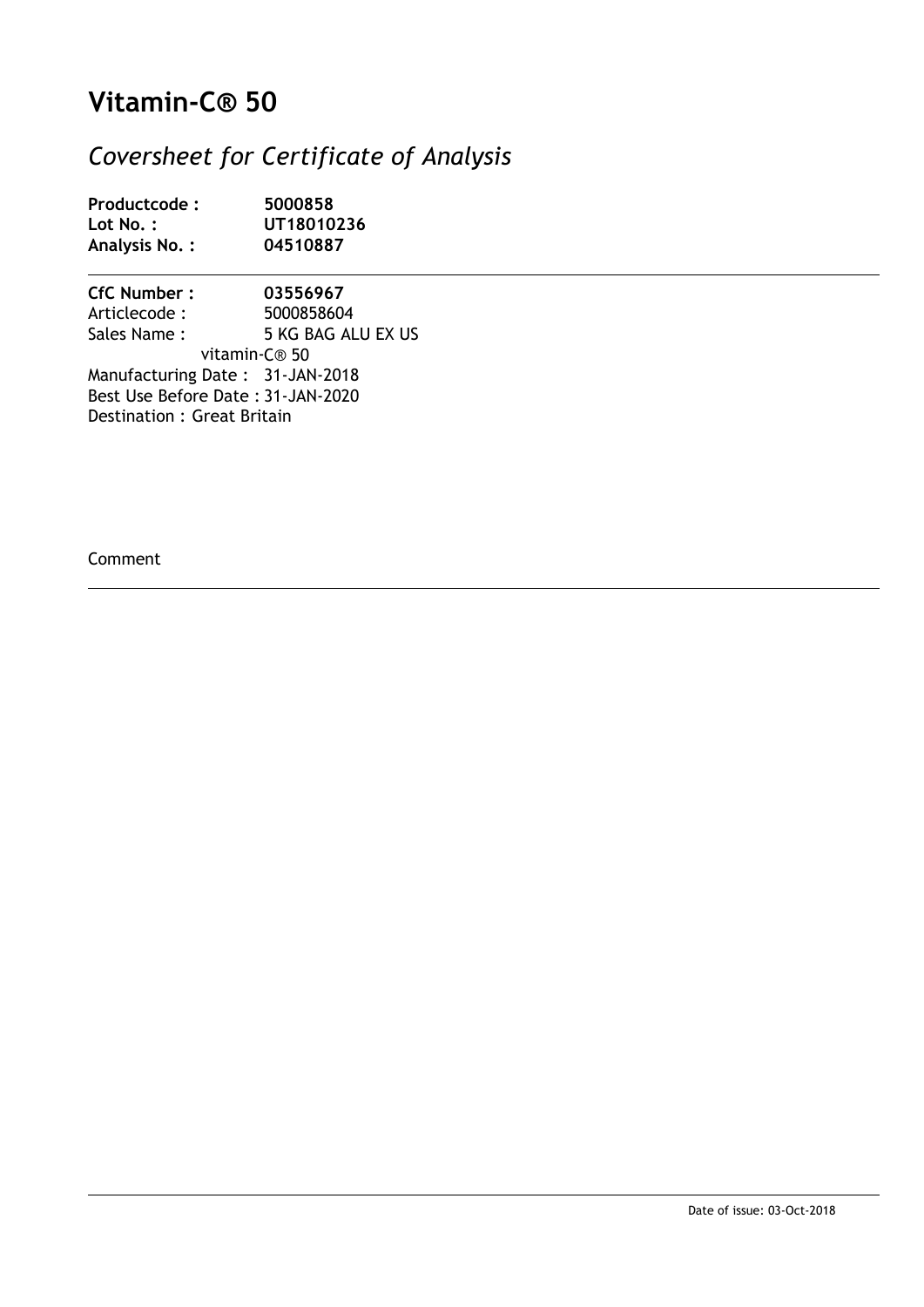# **Vitamin-C 50**

### **CERTIFICATE OF ANALYSIS**

| <b>Productcode</b> | : 5000858    |
|--------------------|--------------|
| Lot No.            | : UT18010236 |
| Analysis No.       | :04510887    |

| <b>Test</b>                                  | <b>Result</b>     | Limits /<br><b>Specification</b> | Dimension /<br><b>Units</b> |
|----------------------------------------------|-------------------|----------------------------------|-----------------------------|
| <b>Appearance</b>                            |                   |                                  |                             |
| Appearance                                   | white powder      | white powder                     |                             |
| Visual inspection                            |                   | off-white powder                 |                             |
| <b>Identity</b>                              |                   |                                  |                             |
| Identity                                     | corresponds       | corresponds                      |                             |
| <b>HPLC</b>                                  |                   |                                  |                             |
| <b>Purity</b>                                |                   |                                  |                             |
| Purity                                       | 98.7              | min. 95.0                        | $\%$                        |
| <b>HPLC</b>                                  |                   |                                  |                             |
| <b>Ascorbic acid content</b>                 |                   |                                  |                             |
| Ascorbic acid content                        | 49.9              | min. 45.0                        | %                           |
| <b>HPLC</b>                                  |                   |                                  |                             |
| <b>Colour of a solution in water (10pc)</b>  |                   |                                  |                             |
| Colour                                       | almost colourless | colourless                       |                             |
| Visual inspection                            |                   | almost colourless                |                             |
| <b>Clarity of a solution in water (10pc)</b> |                   |                                  |                             |
| Clarity                                      | clear             | clear                            |                             |
| Visual inspection                            |                   |                                  |                             |
| <b>Water</b>                                 |                   |                                  |                             |
| Water                                        | 8.6               | 8.0 to 11.0                      | %                           |
| KF / USP                                     |                   |                                  |                             |
| pH of a solution in water (3pc)              |                   |                                  |                             |
| pH                                           | 9.3               | 9.0 to 10.0                      |                             |
| Ph. Eur.                                     |                   |                                  |                             |
| <b>Heavy Metals</b>                          |                   |                                  |                             |
| <b>Heavy Metals</b>                          | corresponds*      | $<$ 10                           | ppm                         |
| ICP-AES / Ph. Eur.                           |                   |                                  |                             |
| <b>Arsenic</b>                               |                   |                                  |                             |
| Arsenic                                      | corresponds*      | $\leq$                           | ppm                         |
| ICP-AES / Ph. Eur.                           |                   |                                  |                             |
| *) checked at regular intervals              |                   |                                  |                             |